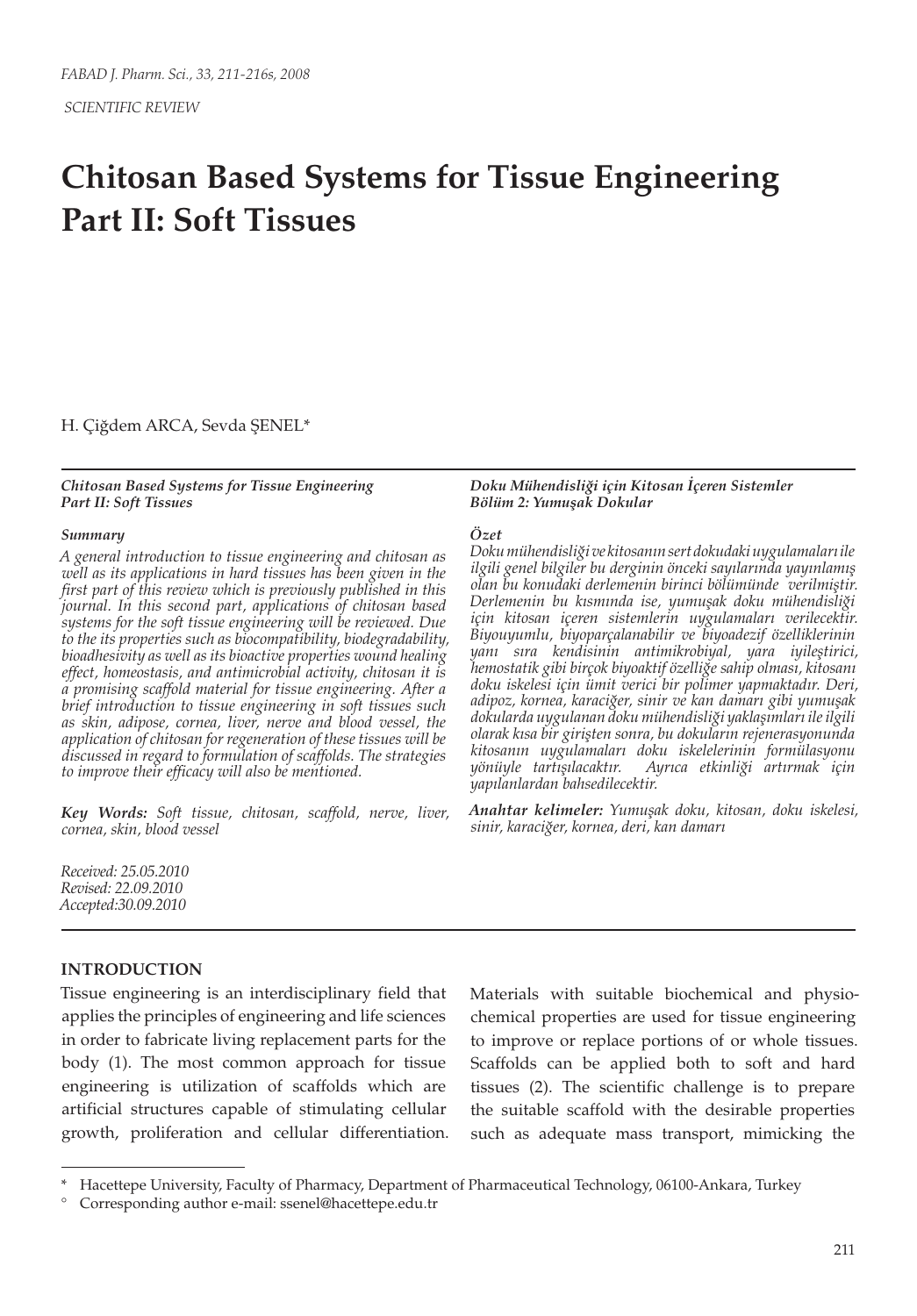biological environment with the controlled pore size, and porosity in order to provide three-dimensional templates for cell adhesion, migration, growth and proliferation.

Soft tissues play crucial functional role in body and soft tissue engineering studies are conducted on many organs such as liver (3), lung (4), muscles (5), skin (6), nerves (7), blood vessels (8), cornea (9), vagina (10), heart valves (11), trachea (12) and adipose tissues (13). Various polymeric scaffolds have been investigated for regeneration of the soft tissues. Among the polymers used for preparation of scaffolds for soft tissues, chitosan which is obtained from deacetylation of chitin obtained from the shells of the crustaceans, has attracted more attention in recent years due to its favorable properties such as bioadhesivity, biodegradability and biocompatibility. Furthermore, it exerts bioactive properties such as hemostatis, wound healing, antimicrobial, etc.

Being structurally similar to extracellular matrix components, chitosan provides stimulation of the attachment, proliferation and viability of tissue cells (14). With chitosan, it is possible to develop scaffolds in various forms such as film, sponge, gel, particulate systems etc. Moreover, chitosan can be modified chemically and enzymatically which enables the improvement of the properties of the scaffolds. The degree of deacetylation (DD), indicating the free amine groups along the chitosan backbone, is a key parameter which changes its physicochemical properties such as solubility, chain conformation and electrostatic properties (15,16). Due to its cationic amine groups, chitosan provides a suitable environment for cell adhesion (17). Degradation products of chitosan are saccharides and glucosamines, which are already available in a mammal metabolism. These compounds can activate macrophages since macrophages have receptors for N-acetyl-D-glucosamine and mannose. It was reported that chitosan increases TGF-β1 secretion and stimulate macrophages to produce plateletderived growth factor (PDGF) and IL-1, which play an important role in cell growth, division and angiogenesis. Consequently, chitosan promotes granulation and organization which makes it

reported to cause minimal foreign body reactions, and has stimulating effects on the immune system against viral and bacterial infections (17,20,21). Chitosan as a promising scaffold material has been investigated using different preparation methods (22,23,24). In general, chitosan based scaffolds for soft tissue engineering were developed by lyophilization,

> In the following sections, the applications of chitosan as scaffold for tissue engineering will be reviewed for various soft tissues such as skin, adipose, cornea, liver, nerve and blood vessel.

> drying by heat, electrospinning and gelation methods.

beneficial for open wounds (14,18). It was shown that chitosan does not increase extracellular matrix (ECM) formation directly, but with the help of growth factors like PDGF and TGF-β1 (14,19). It was

# **Skin**

Every year, millions of people get burn by hot water, flame, and boiling oil, and these accidents result in major disabilities or even death. Especially in adults, dermis regeneration can not occur spontaneously. Since autologous skin has limited availability and associated with additional scarring (25), this traditional approach for substantial loss of dermis cannot meet the requirements, and tissue engineering became inevitable for skin tissue. Tissue engineered dermal equivalents of full-thickness autografts have been developed which can be used alone or in combination with epithelial sheets (26-28). At present, chitosan is clinically used for skin regeneration in form of bandages and wound dressings, such as Chitodine® (14), Chitoflex® (29), Chitopack  $C^{\circ}$  (30,31), Chitopoly®, Chitosan Skin® (14), Chitoseal® (30), Clo-Sur® (30), Crabyon® (32), HemCon® (30,33), Tegasorb® (30,31), Tegaderm® (30), TraumaStat® (33), Celox<sup>™</sup> (34) and Vulnosorb® (14). Numerous studies have been reported using chitosan for the regeneration of skin tissue. Applications of chitosan in skin tissue engineering are summarized in Table 1.

Chitosan is a favorable scaffold material for skin tissue engineering due to its following properties: hemostasis; acceleration in the tissue regeneration by activation of polymorphonuclear cells (46) and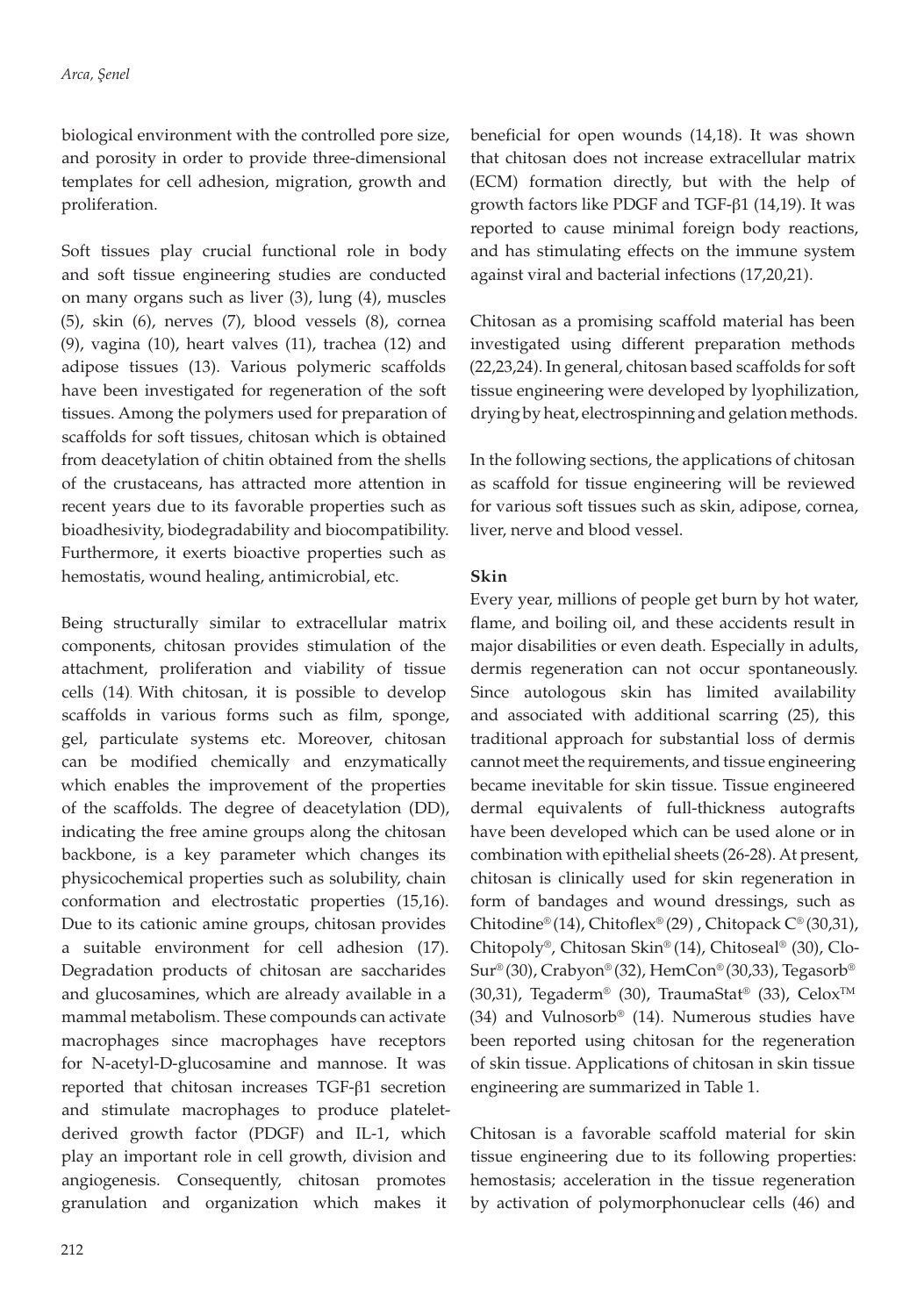| Ref<br>In vivo testing            | 35<br>ΧÁ                                                 |                                       |                                                                                         | 25<br>$\lessapprox$ |               | 26<br>$\mathbb{A}$                                                                     |                 | Sampling: 3, 7, 14, 28 | 96<br>Bovine type I collagen<br>preservation, partially | Sampling: 1, 2, 3, 4, 12                                               | 57                                                                                     | $\circ$<br>$\lessapprox$                                                                                                                                                                                                                                       |
|-----------------------------------|----------------------------------------------------------|---------------------------------------|-----------------------------------------------------------------------------------------|---------------------|---------------|----------------------------------------------------------------------------------------|-----------------|------------------------|---------------------------------------------------------|------------------------------------------------------------------------|----------------------------------------------------------------------------------------|----------------------------------------------------------------------------------------------------------------------------------------------------------------------------------------------------------------------------------------------------------------|
|                                   |                                                          |                                       |                                                                                         |                     |               |                                                                                        |                 | Rabbit                 | degradation of<br>scaffolds<br>days                     | SN                                                                     | No inflammation,<br>wound healing<br>days                                              |                                                                                                                                                                                                                                                                |
|                                   | No significant difference in cell numbers, no            | Kidney VERO cells, cementoblast cells | biological activity, no fusiform fibroblast<br>Significantly increased attachment, high |                     |               | cell distribution due to perfusion seeding<br>Increased cell proliferation and uniform |                 |                        | Cell proliferation and adhesion                         | Increased cell proliferation, differentiation<br>to a meshed structure | Mouse embryonic steam cells                                                            | No significant difference in the cell number<br>Detroit 551 fibroblasts                                                                                                                                                                                        |
| cytotoxicity                      |                                                          |                                       | growth, non-toxic                                                                       |                     | Keratinocytes | system                                                                                 | Fibroblasts     |                        | Fibroblasts                                             |                                                                        |                                                                                        |                                                                                                                                                                                                                                                                |
| Mechanical properties             | $\mathop{\leq}\limits_{{\mathop{\rm l\negthinspace L}}}$ |                                       | $\lesssim$                                                                              |                     |               | Highly interconnected<br>pores                                                         | Porosity: 88.6% |                        | Low biodegradation                                      | Highly interconnected                                                  | pores                                                                                  | Porosity: 75.1±5.3, 78.0±0.7,<br>75.8±2.2<br>significantly higher elastic<br>higher elongation percent<br>modulus with higher DD,<br>higher crosslinking agent,<br>with 90%>80%>100% DD<br>tensile strength with<br>higher DD and with<br>Significantly higher |
|                                   | Drying by heat<br>Film                                   |                                       | Drying by heat<br>Film                                                                  |                     |               | Lyophilization<br>Sponge                                                               |                 |                        | Lyophilization<br>Sponge                                | Lyophilization                                                         | Sponge                                                                                 | Lyophilization<br>Sponge                                                                                                                                                                                                                                       |
|                                   | Medium<br>MW <sub>CS</sub>                               | $(30\%$ DD)                           | $CS$ (>90%<br>$\overline{D}$                                                            |                     |               | specified)<br>CS (Not                                                                  |                 |                        | 1.710 <sup>5</sup> Da<br>75-85%<br>$CS(1.0-$<br>DD)     | CS (Not                                                                | specified)                                                                             | 90%,100%<br>$CS$ (80%,<br>$\widehat{\text{DD}}$                                                                                                                                                                                                                |
| <b>Size</b>                       | CS/PVA hydrogel                                          |                                       | Gold colloid, CS                                                                        |                     |               | Pore size: 255 µm<br>Collagen/CS                                                       |                 |                        | Pore size: >200 µm<br>Collagen/CS                       |                                                                        | Pore size: 40-100 µm<br>$CS$ (with $\text{Na}_2\text{P}_3\text{O}_{10}$ ),<br>Collagen | CS (with DTBP)                                                                                                                                                                                                                                                 |
| Scaffold content / Pore<br>Tissue | Skin                                                     |                                       | Skin                                                                                    |                     |               | Skin                                                                                   |                 |                        | Skin                                                    | Skin                                                                   |                                                                                        | Skin                                                                                                                                                                                                                                                           |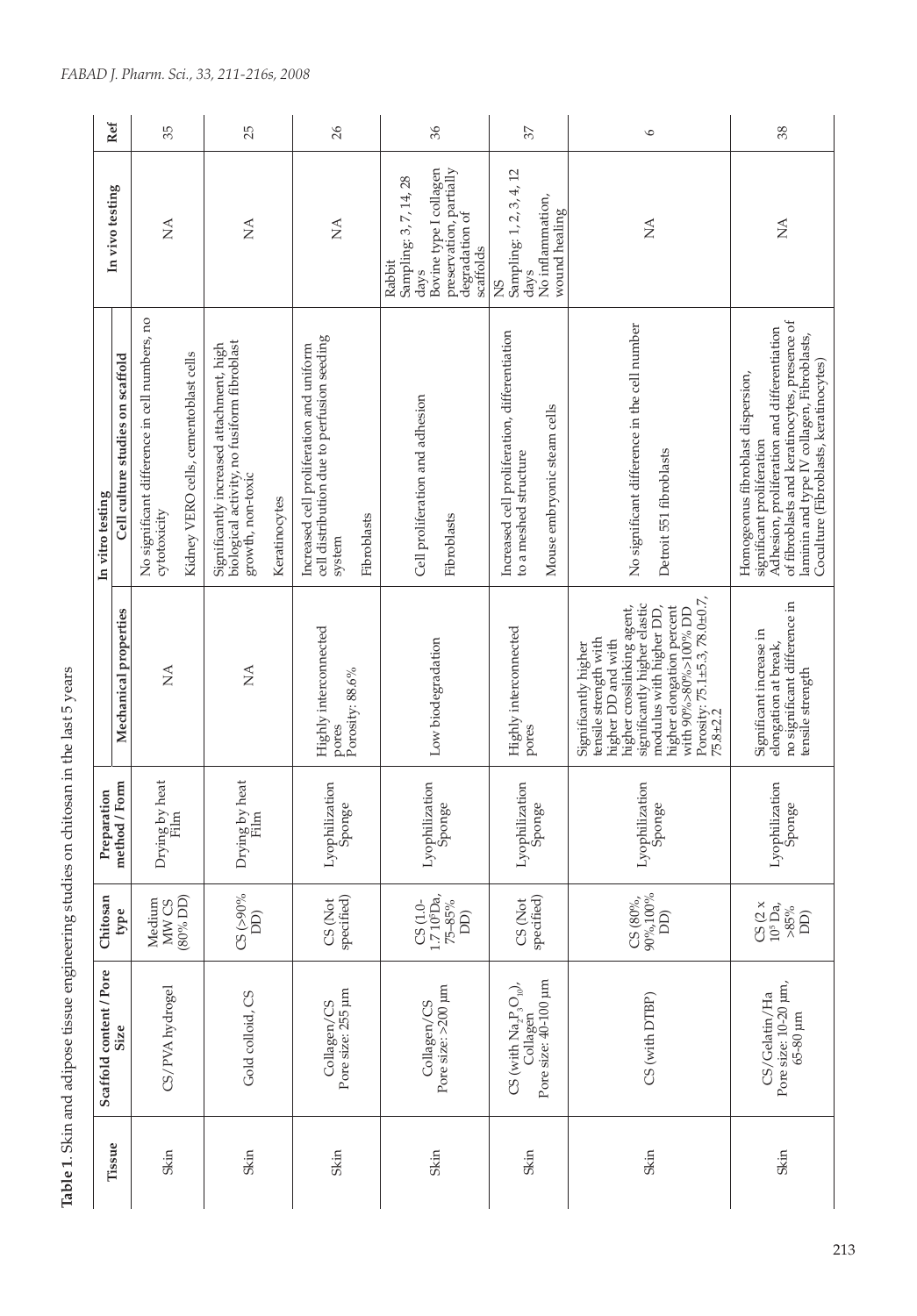|                                                                                                                                                                                                                                     | 39          | 40                                                                                  | $\overline{41}$                                                            | $42$                                                                                                                                                                                      | 43                                                                                                                                                                                               | 13                                              | $\overline{4}$                                              |
|-------------------------------------------------------------------------------------------------------------------------------------------------------------------------------------------------------------------------------------|-------------|-------------------------------------------------------------------------------------|----------------------------------------------------------------------------|-------------------------------------------------------------------------------------------------------------------------------------------------------------------------------------------|--------------------------------------------------------------------------------------------------------------------------------------------------------------------------------------------------|-------------------------------------------------|-------------------------------------------------------------|
| $\sum_{i=1}^{n}$                                                                                                                                                                                                                    |             | Angiogenesis of the<br>Bama miniature pig<br>regenerated dermis<br>Sampling: 4 week | Ź                                                                          | $\sum_{i=1}^{n}$                                                                                                                                                                          | Sampling: 4 or 8 weeks<br>(Applied with HBMSC<br>immunodeficient mice<br>adipocyte phenotype<br>associated fat tissue,<br>preservation of the<br>Male MF-1 nu/nu<br>Formation of fibre<br>cells) | vascularization<br>Biocompatible,<br>Rat        | $\mathop{\leq}\limits_{{\mathop{\rm \mathsf{X}}\nolimits}}$ |
| Significantly higher proliferation and GAG<br>significantly decreased type I collagen, no<br>significantly increased laminin transcript,<br>significant difference in type III collagen<br>and fibronectin transcript<br>synthesis, | Fibroblasts | Good biocompatibility, proliferation<br>Fibroblasts                                 | Cell attachment and proliferation<br>Fibroblasts                           | attachment and proliferation, characteristic<br>Decreased toxicity, increased viability, cell<br>Mouse fibroblasts, human keratinocytes,<br>human foreskin fibroblasts<br>cell morphology | cells and adipocyte layer, cell proliferation,<br>Formation of lipid vacuoles in 30% of the<br>Human bone marrow stromal cells<br>differentiation                                                | Cell attachment, proliferation<br>Preadipocytes | Adipose tissue derived stem cells<br>Cell proliferation     |
| microspheres in porosity<br>No significant effect of<br>and pore size                                                                                                                                                               |             | $\frac{\mathcal{A}}{\mathcal{A}}$                                                   | Decreased tensile modulus<br>increased elongation<br>and tensile strength, | $\mathbb{Z}$                                                                                                                                                                              | preservation at the site,<br>implantation and graft<br>Robust for handling,<br>no sign of gross<br>disintegration                                                                                | $\mathbb{E}$                                    | Porosity: >90%                                              |
| Lyophilization<br>Sponge                                                                                                                                                                                                            |             | Lyophilization<br>Sponge                                                            | Electrospinning<br>(Nanofiber)<br>Membrane                                 | Electrospinning<br>Membrane<br>(Microfiber)                                                                                                                                               | Electrospinning<br>(Microfiber)<br>Membrane                                                                                                                                                      | Lyophilization<br>Sponge                        | Lyophilization<br>Sponge                                    |
| $CS(2 \times 10^5$ Da,<br>$>\!\!85\%$<br>DD)                                                                                                                                                                                        |             | $10^{5} - 1.7x$<br>75-85%<br>105 Da,<br>CS(1x)<br>DD)                               | $C S (1.65$<br>$10^6, 90\%$<br>DD)                                         | CS 88%<br>DD)                                                                                                                                                                             | specified)<br>CS (Not                                                                                                                                                                            | specified)<br>CS (Not                           | specified)<br>CS (Not                                       |
| Pore size: 95-160 µm<br>microspheres with<br>Particle size:4.60±<br>bFGF, CS-gelatin<br>CS-gelatin<br>2.3 <sub>µrm</sub>                                                                                                            |             | Collagen/CS/silicone                                                                | PLGA/CS/PVA<br>Fiber diameter:<br>$275 \pm 175$ nm                         | $0.4 - 3.2$ $\mu$ m; $83 \pm 9$ $\mu$ m<br>Fiber diameter:<br>Hexanoyl CS                                                                                                                 | Capsule size:3-4.4 mm<br>alginate/CS hydrogel<br>encapsulated with<br>PDLLGA scaffold<br>capsule                                                                                                 | Collagen/CS                                     | Collagen/CS                                                 |
| Skin                                                                                                                                                                                                                                |             | Skin                                                                                | Skin                                                                       | Skin                                                                                                                                                                                      | Adipocyte                                                                                                                                                                                        | Adipocyte                                       | Adipocyte                                                   |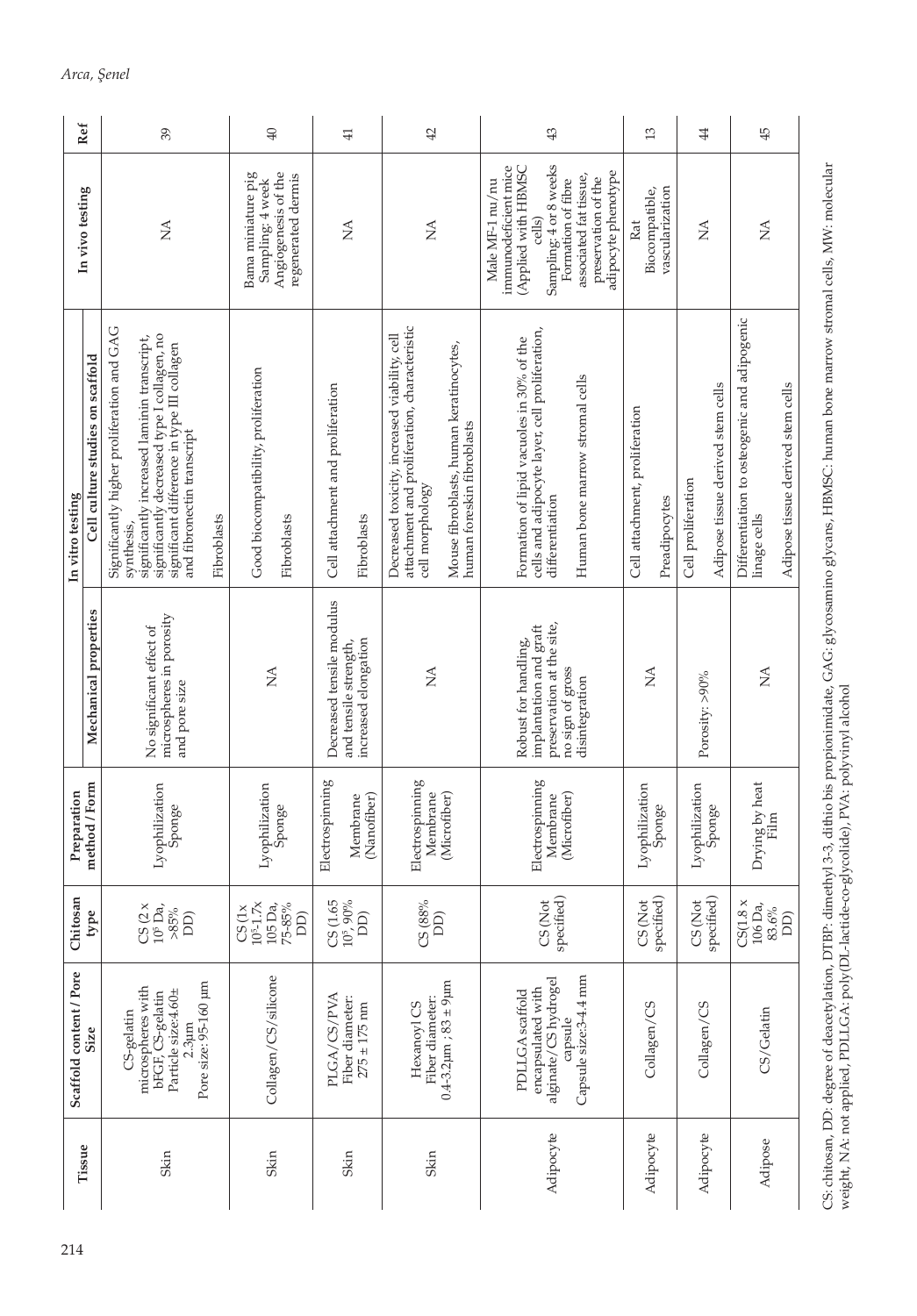macrophages (41); migration of fibrablasts to the wound area (41) and the synthesis of collagen lead to wound healing (36).

For the construction of artificial skin tissue, chitosan with different deacetylation degrees was investigated (6). No significant differences in the proliferation rate of the fibroblasts on these scaffolds were observed whereas mechanical properties were changed significantly. Higher tensile strength and elastic modulus was observed with higher degree of deacetylation and with higher crosslinking agent, dimethyl 3-3, dithio bis propionimidate (DTBP).

Chitosan based systems at micro and nano scales in combination with other polymers have been developed for skin tissue engineering, using electrospinning method and lyophilization (6,26,36-42).

In a study where PLGA, CS and PVA were used, scaffolds in nanofibrous membrane form were prepared (Figure 1). Increased fibroblast attachment and proliferation was observed with poly(lactide-coglycolide)/chitosan/poly(vinyl alcohol) (PLGA/CS/ PVA) nanofibers (275±175 nm). However mechanical properties were found to be lower than that of PLGA membranes and CS/PVA membranes (41). In a different study, hexanoyl chitosan microfibers, with a diameter of 0.4-3.2 µm at the beginning of the formulation preparation and  $83±9 \mu m$  at the end, were prepared and investigated in three different cell cultures (mouse fibroblasts, human keratinocytes (HaCaT), human foreskin fibroblasts (HFF) in order to show the biocompatibility of the electrospun scaffold. Studies with fibroblasts showed that the material is



**Figure 1.** SEM micrographs of electrospun PLGA (a), CS/PVA (b) and PLGA–CS/PVA (c) fibers (41).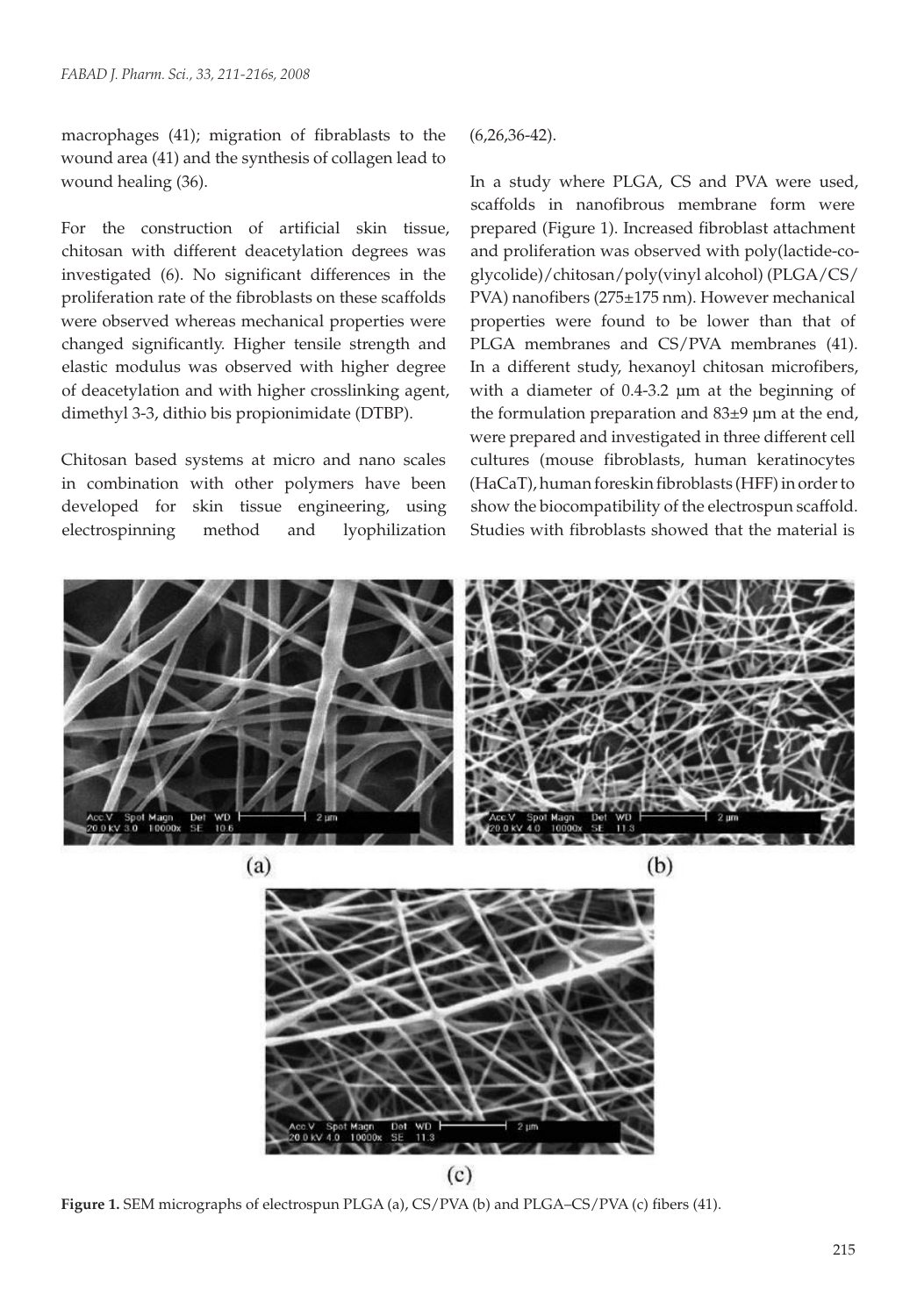non toxic and studies with HaCaT and HFF showed that scaffolds could support the attachment and the proliferation (42).

For skin tissue engineering, pore size for scaffold is suggested to be within the range between 100 to 200 µm, with a porosity of 90% (39). But there are also studies showing that different pore sizes can also increase proliferation of the cells. Collagen–chitosan scaffolds with a 255 µm pore size were prepared using lyophilization method, and seeded by perfusion seeding system. The seeding efficiency and uniformity was shown to increase which resulted in increased cell proliferation (26). On the other hand, significant cell proliferation and differentiation was reported for the scaffolds with lower pore sizes as well. Chitosan/gelatin/hydroxyapatite scaffold with different pore sizes, at the top (65-80 µm) and bottom (10-20 µm), resulted in proliferation and differentiation of fibroblasts and keratinocytes (38). Similarly, lyophilized chitosan scaffold coated with collagen (40-100 µm pore size) was shown to have highly interconnected structure, which increased cell proliferation and wound healing without inflammation (37).

# **Adipose tissue**

Adipose tissue is subcutaneous fat lying directly under the skin layers, and the loss of this tissue often results in a change in the ''normal'' tissue contour (47). Restoration of this soft tissue is targeted in order to minimize the anxiety, to cushion the skin against trauma, to store energy and to prevent negative psychological feelings associated with disfigurement. Although excess amounts of adipose tissue are found all over the human body, and can be readily obtained through liposuction and transplanted to a target location, the use of autologous fat tissue to repair soft tissue defects is only theoretically applicable and the success in patients of this method is still questionable (43,48). Scaffold designs for adipose tissue engineering, with consideration of surface topology and introduction of surface modifications, adequate pore sizing, and material choice are being investigated. Applications of chitosan in adipose tissue engineering are summarized in Table 1. However, the ideal environment for engineering

adipose tissue has yet to be deciphered.

The combination of PLGA and chitosan/alginate hydrogels to generate a hybrid scaffold has been described for adipogenic tissue engineering and it was suggested that adipocytes derived from the multi-potential population of adult are valuable cell sources for adipose tissue engineering (43). Besides the formation of adiposide layer, preservation of the adipocyte phenotype was also shown on these microfiber based membrane structures.

In another study, collagen and chitosan based sponges were fabricated. Cell attachment and proliferation were observed in preadipocyte cells (PA) and PA seeded scaffolds were subcutaneously applied to rats. This in vivo study showed that scaffolds were biocompatible; on this system, vascularization and adipose tissue formation were observed (13).

# **Corneal tissue**

Cornea can be damaged by various diseases and injury that cause visual impairment and even blindness. The only treatment of irreversible corneal blindness is keratoplasty (49). However, the shortage of corneal donors is a big problem. Additionally, there is some uncertainty and insecurity associated with keratoplasty (50). Acute rejection rates range from 13.3% to 65% within 4 months of keratoplasty, and rejection can occur many years later (51). Therefore, looking for new sources of cornea, and seeking new corneal replacements became an important task. Tissue engineering of cornea is believed to be the right approach to meet this demand.

Unlike other tissues, cornea must be transparent beside the proper chemical and mechanical properties. Biocompatible and transparent chitosan based scaffolds investigated for corneal tissue engineering are summarized in Table 2.

It was reported that chitosan has protective effect against hydrolysis of hyaluronic acid (52), which also stimulates the growth of corneal epithelial cells (53). Moreover chitosan is structurally similar to the glycosaminoglycan, component of the cornea ECM and protects collogen from digestion by collagenase,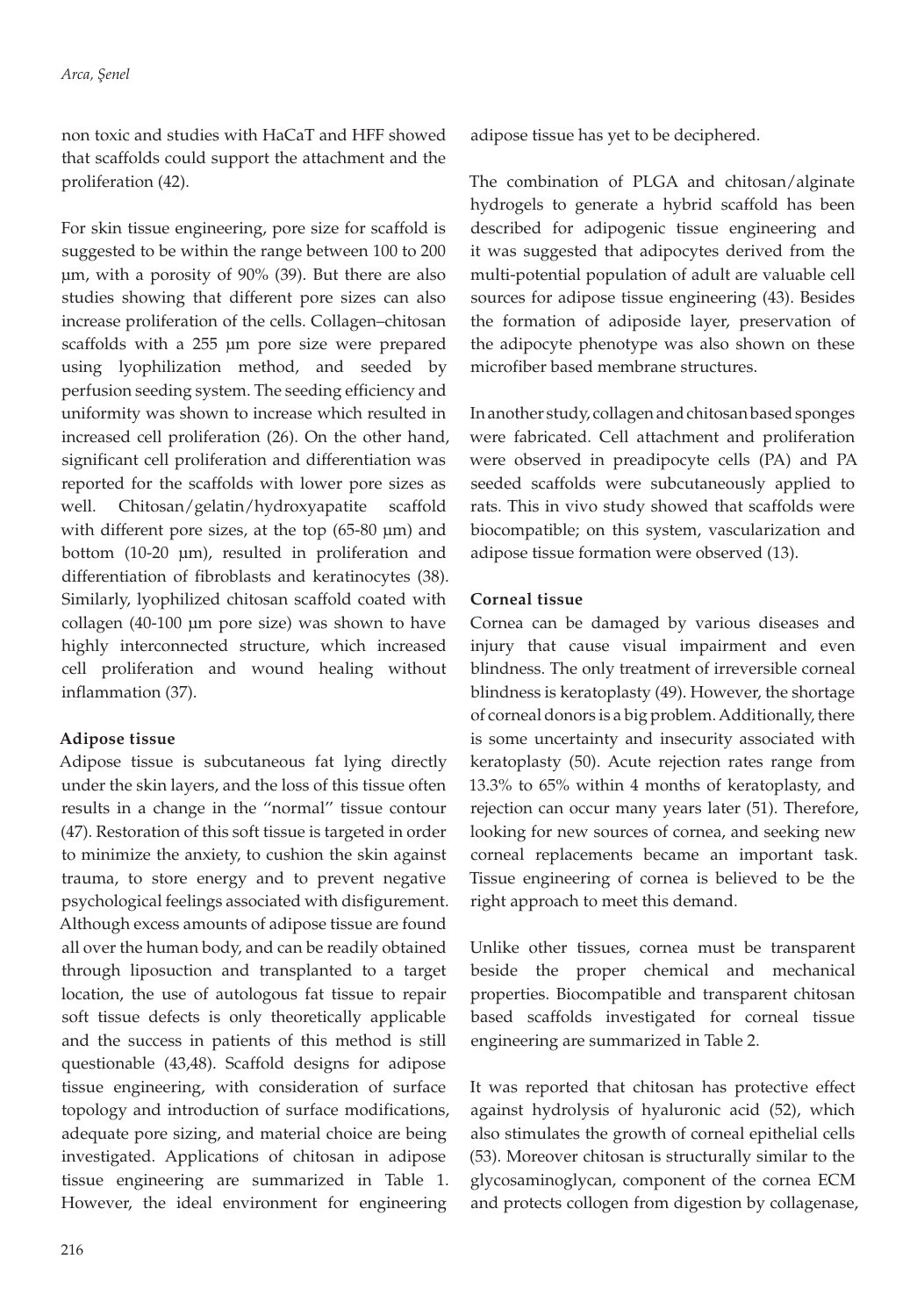| Scaffold                                               |                                                                     | Preparation                                                                            |                                                                         | In vitro testing                                                                                                                                                                                                                                                               |                                                                                                                                                                                                                                                                                      |    |
|--------------------------------------------------------|---------------------------------------------------------------------|----------------------------------------------------------------------------------------|-------------------------------------------------------------------------|--------------------------------------------------------------------------------------------------------------------------------------------------------------------------------------------------------------------------------------------------------------------------------|--------------------------------------------------------------------------------------------------------------------------------------------------------------------------------------------------------------------------------------------------------------------------------------|----|
| content / Pore<br><b>Size</b>                          | Chitosan type                                                       | method /<br>Form                                                                       | Mechanical<br>properties                                                | Cell culture studies on scaffold                                                                                                                                                                                                                                               | In vivo testing                                                                                                                                                                                                                                                                      |    |
| Collagen/CS                                            | CS(400 kDa)                                                         | Gelation<br>Gel                                                                        | Significantly<br>enhanced<br>mechanical<br>strength                     | Allowed cell attachment,<br>migration, proliferation<br>of corneal epithelial cells;<br>DRG nerve growth, neurite<br>extension in the groups with<br>higher cross-linkers ratio<br>Human corneal epithelial cells<br>(HCECEs), dorsal root ganglia<br>(DRG) from chick embryos | Pig<br>Sampling: 0,2,6,12 months<br>No fibrosis or fibrotic capsule<br>formation, minor immune<br>response the groups with<br>lower cross-linkers ratio<br>Rat<br>Sampling: 1,2,4 months<br>Good transparency, normal<br>epithelium regeneration, sub-<br>epithelial nerve formation | 9  |
| Collagen/CS<br>Pore size: NS                           | $CS (5.0 \times 10^5$<br>Da $-6.0 \times 10^5$<br>Da, 85-90%<br>DD) | Drying by<br>heat<br>Membrane<br>transparent<br>with 0.5-0.9%<br>sodium<br>hyaluronate | Relatively<br>strong but<br>elastic, could<br>be placed<br>without torn | Allowed cell attachment.<br>migration, proliferation,<br>confluent monolayer<br>formation in 9 days<br>Rabbit limbal corneal epithelial<br>cells, corneal endothelial cells,<br>keratocytes                                                                                    | New Zealand male albino<br>rabbits Sampling: first week<br>daily then weekly up to 5<br>months;<br>good biocompatibility, good<br>absorption in cornea,                                                                                                                              | 51 |
| Hydroxypropyl<br>CS/gelatin/<br>chondroitin<br>sulfate | Hydroxy<br>propyl CS<br>(3.5x 10 <sup>4</sup> Da,<br>75 % DD)       | Solvent<br>casting-<br>particulate<br>leaching<br>Membrane                             | Relatively<br>high<br>elongation at<br>break                            | Monolayer formation, similar<br>cell adhesion and growth,<br>significantly lower cytosolic<br>enzyme release, more<br>cytocompatible<br>Rabbit corneal epithelial cells                                                                                                        | <b>Wistar Rats</b><br>Sampling:15, 30, 60 days<br>Mild inflammation, no obvious<br>angiogenesis, no vascular<br>growth, totally degradation on<br>day 60                                                                                                                             | 23 |

| Table 2. Corneal tissue engineering studies on chitosan in the last 5 years |  |  |  |  |
|-----------------------------------------------------------------------------|--|--|--|--|
|                                                                             |  |  |  |  |

CS: chitosan, DD: degree of deacetylation, DRG: dorsal root ganglia, NS: Not specified

and also inhibits fibroblast-mediated contraction of collagen lattices (51,54). Chitosan is known to enhance the permeability of hydrophilic molecules due to the interaction between chitosan and corneal tight junctions (55).

Chitosan based scaffolds for cornea engineering can be in different forms such as membranes or gels. Chen et al. (51) developed collagen-chitosan composite membranes as scaffold for corneal tissue engineering applications with good biocompatibility, transparency, allowing cell attachment, proliferation and migration. Additionally, the prepared scaffold showed desired mechanical stability for in vivo applications.

In another study, an implantable collagen-chitosan scaffold system in gel form was prepared, which was optimally strong, elastic with optical clarity and slightly immunogenic engineered system due to the hybrid polymer networks prepared by either a simple

1-ethyl-3-(3-dimethylaminopropyl) carbodiimide (EDC)/ N-hydroxysuccinimide (NHS) cross-linking system or a hybrid cross-linking system comprised of poly(ethylene glycol) dibutyraldehyde (PEG-DBA) and EDC/NHS. Normal branching nerves and keratocytes were observed with the hybrid crosslinking system in the deeper stroma of the corneas while EDC/NHS system implants showed abnormal vascularization in a twelve-month post-operative study with pigs (9).

# **Liver tissue**

Loss of liver function leads to liver failure which causes over 25,000 deaths/year in United States (56). Despite the advances in medicine, liver transplantation is the only treatment for liver failure. The requirement of immunosuppressive medications, donor organ storage and high cost are the major limitations for liver transplantation (57). To overcome these problems liver tissue engineering aims to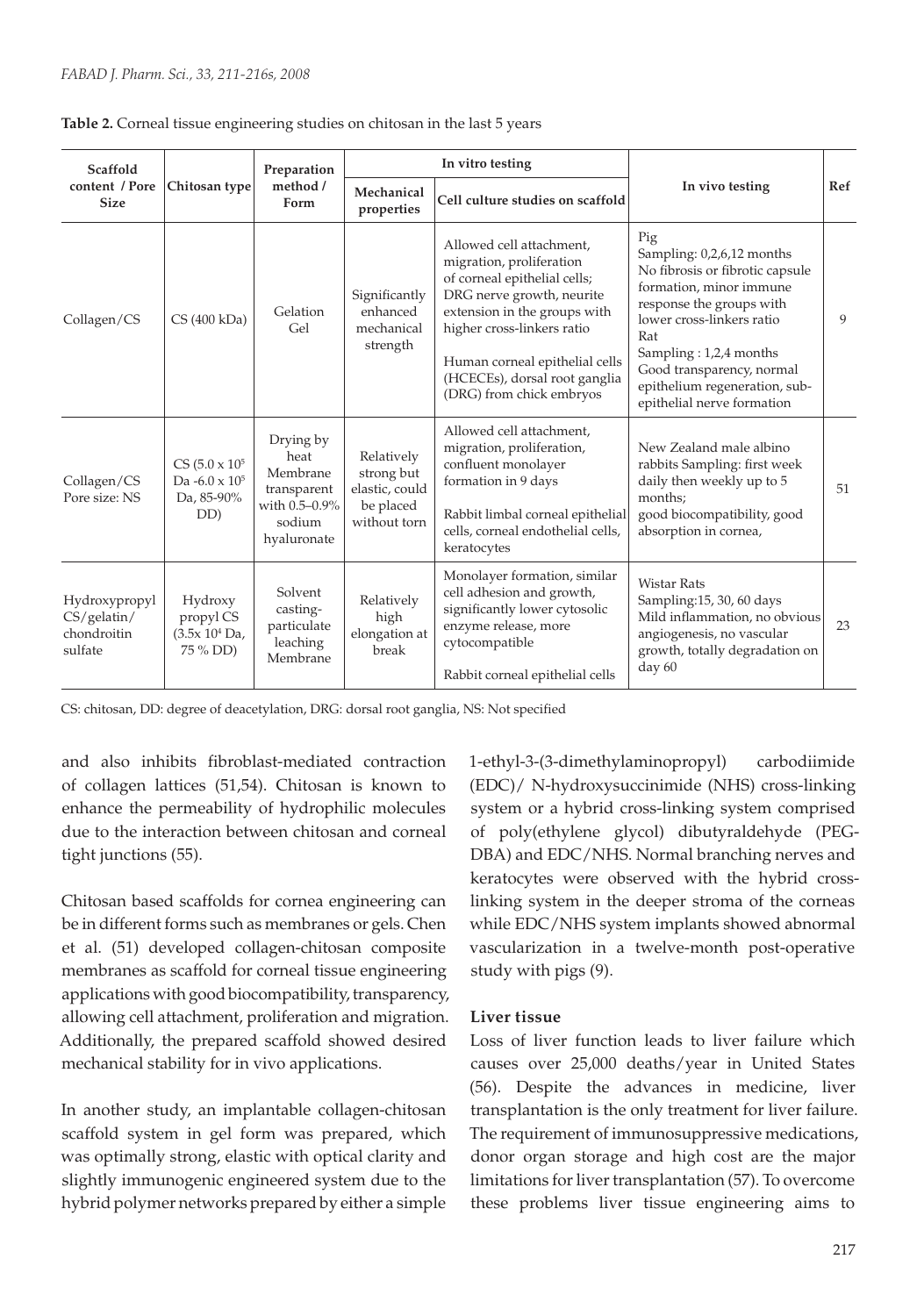create an artificial liver tissue for the replacement of the liver function in patients. Chitosan is an ideal scaffold material for hepatocyte culture due to its structure, similar to glycosaminoglycans, the components of liver ECM (58,59). Applications of chitosan of liver tissue are summarized in Table 3. Electrospinning and lyophilization are the frequently preferred fabrication methods for chitosan based liver tissue engineering investigations.

Since hepatocytes are anchorage-dependent cells

(63,64) and highly sensitive to the biochemical property of the ECM (64), it is extremely important to mimic their in vivo environment in vitro for their migration, proliferation and differentiation.

Jiankang et al. (58) showed that CS/gelatin scaffolds prepared by lyophilization in a poly-dimethylsilicone (PDMS) mold have porosity larger than 90%. Good biocompatibility, high cell attachment and proliferation, significantly high albumin secretion and urea synthesis were observed with the developed

| Scaffold                                                                                        |                                                       |                                        |                                                                            |                                                                                                                                                                                                                                                                                                                                                            |                                                                                       |    |  |
|-------------------------------------------------------------------------------------------------|-------------------------------------------------------|----------------------------------------|----------------------------------------------------------------------------|------------------------------------------------------------------------------------------------------------------------------------------------------------------------------------------------------------------------------------------------------------------------------------------------------------------------------------------------------------|---------------------------------------------------------------------------------------|----|--|
| content / Pore<br><b>Size</b>                                                                   | Chitosan<br>type                                      | Preparation<br>method / Form           | Mechanical<br>properties                                                   | Cell culture studies on scaffold                                                                                                                                                                                                                                                                                                                           | In vivo testing   Ref                                                                 |    |  |
| Galactosylated<br>CS,<br>Poly(ethylene<br>oxide)<br>Nanofiber<br>Diameter:<br>160 <sub>nm</sub> | $(85\%$ DD)                                           | Low MW CS Electrospinning<br>Nanofiber | Similar<br>mechanical<br>properties as<br>an ECM for<br>hepatocytes        | Formation of stably immobilized<br>3D flat aggregates, superior<br>bioactivity with higher levels of<br>albumin secretion, urea synthesis<br>and cytochrome P-450 enzyme<br>Hepatocyte cells                                                                                                                                                               | <b>NA</b>                                                                             | 3  |  |
| CS/gelatin<br>Pore size:<br>$100 \mu m$                                                         | CS (92%<br>DD)                                        | Lyophilization<br>in a PDMS<br>mold    | Well<br>organized<br>structure<br>Porosity:<br>90%                         | Good biocompatibility, allowed<br>cell attachment formation of large<br>colonies in hepatic chambers,<br>completely filled in 7 days,<br>significantly high albumin secretion<br>and urea synthesis                                                                                                                                                        | <b>NA</b>                                                                             | 58 |  |
| Titania/CS<br>Pore size: 180<br>$-420 \mu m$                                                    | CS (Not<br>specified)                                 | Lyophilization<br>Sponge               | Significantly<br>increased<br>compression<br>modulus<br>Porosity: ><br>89% | Hepatocyte cells<br>No significant difference in liver<br>specific functions, long term<br>capability of metabolic activity<br>Cell attachment: 81.2%<br>HL-7702 cells                                                                                                                                                                                     | NA                                                                                    | 60 |  |
| Alginate/<br>galactosylated<br>CS<br>Pore size: 150<br>$-200 \mu m$                             | CS(10 K)                                              | Lyophilization<br>Sponge               | Increased<br>tensile<br>strength and<br>elongation at<br>break             | Expression of hepatocyte<br>aggregation and cell to cell contact,<br>1.5 fold decrease in the albumin<br>secretion with a GJIC inhibitor<br>Enhanced increase in albumin<br>secration rates, ammonia<br>elimination rates and<br>ethoxyresorufin-O-deethylase<br>Cell attachment: 72.7%<br>Hepatocyte cells, Coculture<br>(Hepatocyte cells, NIH3T3 cells) | <b>NA</b>                                                                             | 61 |  |
| Silk fibroin/<br>chitosan<br>Pore size: 150<br>$-200 \mu m$                                     | Chitosan<br>$(5.3 \times 10^4 \text{ Da})$<br>80% DD) | Lyophilization<br>Sponge               | <b>NA</b>                                                                  | Significantly higher cell viability<br>and attachment, spherical shapes,<br><b>ECM</b> secretion<br>Hepatocyte cells                                                                                                                                                                                                                                       | Rat<br>Sampling:<br>1,7,14,28 days<br>Acute<br>inflammation,<br>faster<br>degradation | 62 |  |

Table 3. Liver tissue engineering studies on chitosan in the last 5 years

CS: chitosan, DD: degree of deacetylation, ECM: extracellular matrix, MW: molecular weight, NA: not appliedq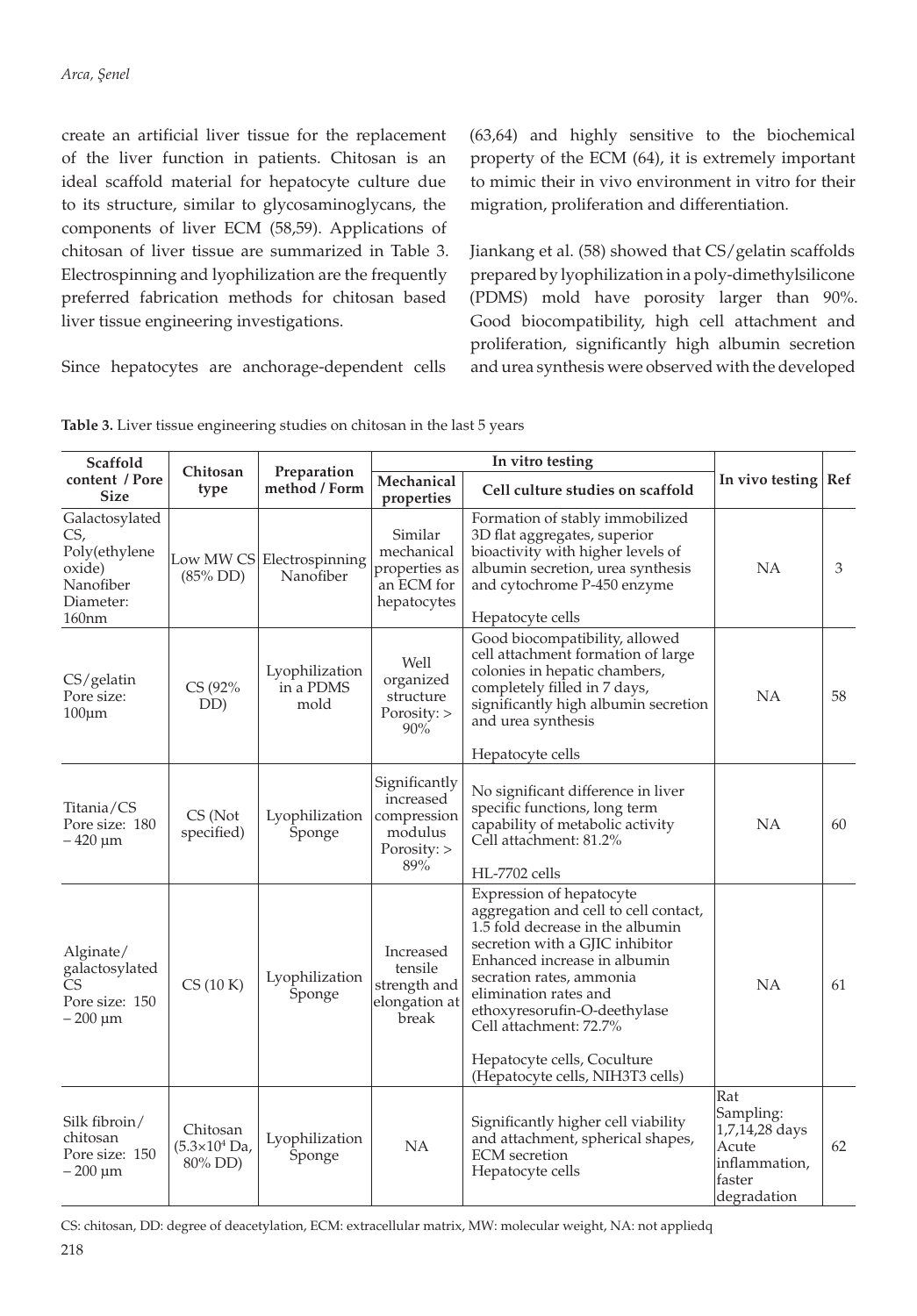## scaffolds.

The asialoglycoprotein receptors (ASGP-R) are hepatic endocytic recycling receptors, one of the best-characterized systems for receptor-mediated endocytosis via the clathrin-coated pit pathway (65,66). They mediate the endocytosis and degradation of a wide variety of desialylated glycoproteins and neoglycoproteins with terminal galactose (Gal) or N-acetylgalactosamine (Gal- NAc) residues on their N-linked carbohydrate chains (67,68) in order to remove asialoglycoproteins. Fortunately, the ligand of these receptors does not need to be a protein and the interaction is not related with the structure or the properties of the molecule but only depends on

the presence of appropriate oligosaccharides (68). In virtue of this property, ASGP-R can interact with galactosylated chitosan (GC) (69) and since ASGP-Rs are specific to hepatocytes, GC is used for hepatocytetargeting systems.

The relation between the concentration of galactose ligands and hepatocyte interaction has been reported in several studies (3,61,70). Hepatocyte aggregates cultured on GC films have rough and bumpy surface similar to the hepatocyte aggregates formed on GC nanofibers but on nanofibers size distribution is inhomogeneous (Figure 2) (2). It was reported that hepatocytes with high galactose concentration formed larger size and larger number of aggregates,



**Figure 2.** SEM images of hepatocyte aggregates (C–C'',D–D'') after 7-day culture: tightly attached spheroid aggregates of hepatocytes on GC films (C–C"); and perfectly integrated the flat aggregates with GC nanofibers (D–D") were observed. (Red circles: hepatocyte aggregates; Yellow arrowheads: hepatocyte pseudopods) (3).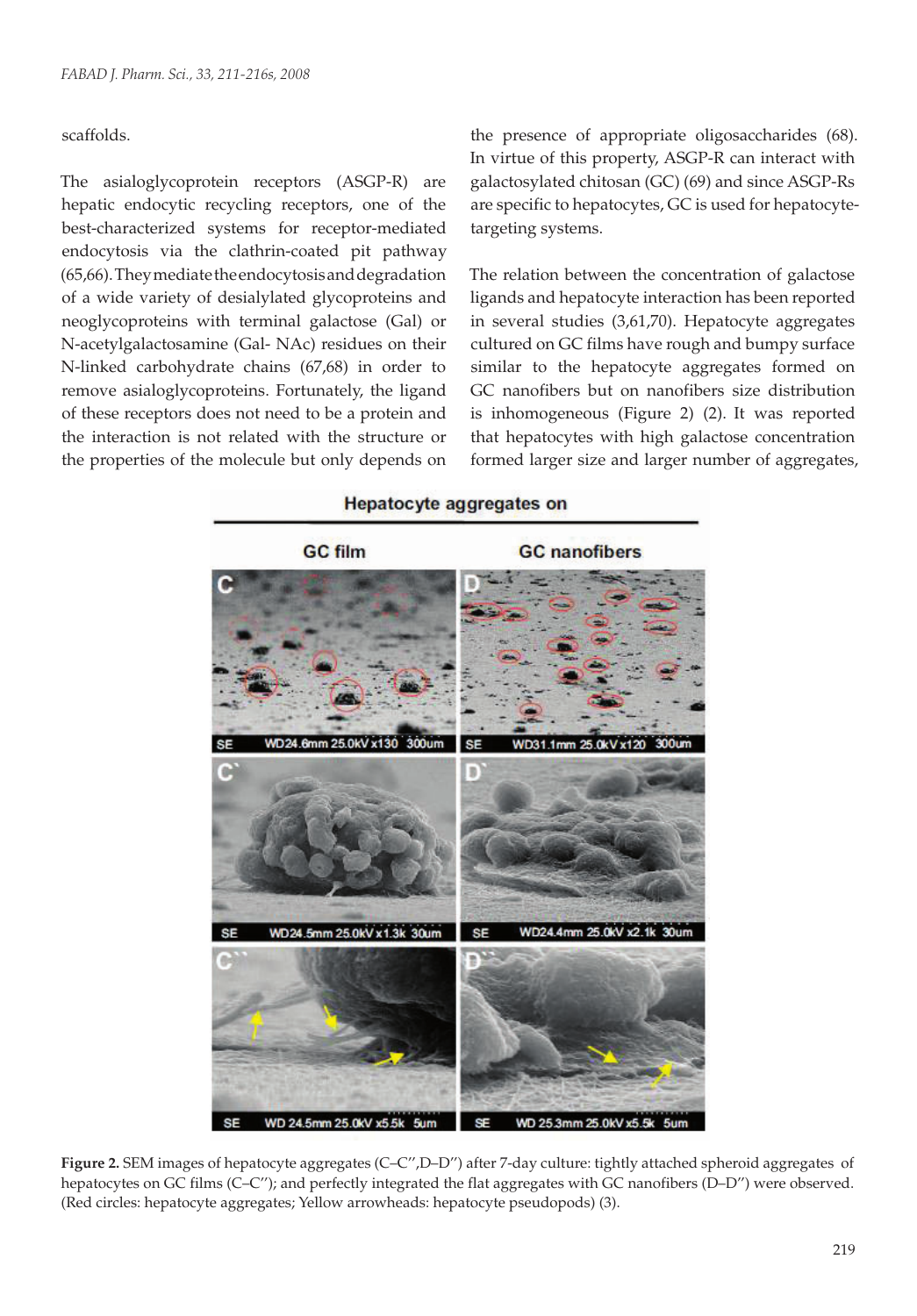which implies higher liver specific function than those at a low galactose concentration. Furthermore, the larger aggregates could maintain higher liverspecific functions for only a short-term culture period. On the other hand, in another study it was suggested that the bigger hepatocyte aggregates the easier to lose their bioactivity in a long-term culture due to the difficulty to provide nutrients to the internal part of the aggregates (3,71). If the nutrients can not be provided to the internal hepatocytes of large aggregates, they will die in a long-term culture period. Besides, large aggregates of hepatocytes have mechanical stability problems against shear stress from culture medium flow (3). Apart from hepatocyte aggregate formation, it was also shown that the ASGP-R and GC ligand interaction leads to increased cell adhesion (61). The study was performed on alginate/galactosylated chitosan (AL/GC) and alginate/chitosan (AL/CS) thin films. Higher cell attachment was observed on AL/GC thin films and optimal GC concentration was determined as 1% (w) since the galactosylation concentration more than 1 % (w) did not change albumin secretion significantly.

# **Nerve tissue**

Nerve defects may lead to movement disorders of the related muscles, bringing physical and psychological problems to the patients. Mature neurons have little capacity for replication and if the nervous system is impaired, it can hardly heal itself (72). Since conventional treatment systems have limitations, nerve tissue engineering application is required. The reader is referred to the articles, which are extensively explained nerve tissue treatment systems and their limitations (59,73,74).

It has been shown that chitosan is a potential candidate material for nerve tissue engineering due to good nerve affinity of the polymer (72), and the affinity was shown for different cell types like neutral stem cells (75), PC-12 cells (76), neuro-2a neuroblastoma cells (77) or N1E-115 cells, derived from mouse neuroblastoma C-1300 (7).

Applications of chitosan based scaffolds in nerve tissue engineering are summarized in Table 4. Wang et al. (75) reported molded chitosan conduit

**Table 4.** Nerve Tissue engineering studies on Chitosan in the last 5 years

| Scaffold                                                                          |                                            |                                                                                          | In vitro testing                                                                                                                                                   |                                                                                                                     |            |  |  |
|-----------------------------------------------------------------------------------|--------------------------------------------|------------------------------------------------------------------------------------------|--------------------------------------------------------------------------------------------------------------------------------------------------------------------|---------------------------------------------------------------------------------------------------------------------|------------|--|--|
| content / Pore<br><b>Size</b>                                                     | Chitosan type                              | Preparation<br>method / Form                                                             | Mechanical<br>properties                                                                                                                                           | Cell culture studies on scaffold                                                                                    | <b>Ref</b> |  |  |
| CS/Gelatin, CS<br>tube<br>Pore size: 50-<br>$150 \mu m$                           | CS (1.8 x 10 <sup>6</sup> Da,<br>83.7% DD) | Mantled<br>chitosan tube<br>with chitosan/<br>gelatin<br>solution<br>Sandwich<br>tabular | Durable<br>pressure:4300-3700<br>mmHg, native<br>vessel durable<br>pressure:2830<br>mmHg significantly<br>higher suture-<br>retention strength<br>Porosity: 81.2 % | Improved cell attachment,<br>proliferation, increased<br>cytocompatibility<br>Vascular smooth muscle cells          | 8          |  |  |
| PU, CS coating                                                                    | CS (Not<br>specified)                      | Drying by<br>heat then<br>immersing in<br>CS solution<br>Membrane                        |                                                                                                                                                                    | Greatly improved cell attachment<br>and proliferation, acceleration of<br>endothelium regeneration<br><b>HUVECs</b> | 83         |  |  |
| $Poly(\varepsilon$ -<br>caprolactone),<br>CS coating<br>Pore size: >40<br>$\mu$ m | CS (30 kDa, 65%<br>DD)                     | Particle<br>leaching then<br>lyophilization<br>Sponge                                    |                                                                                                                                                                    | Significantly improved cell<br>attachment and proliferation<br>Fibroblasts                                          | 84         |  |  |

CS: chitosan, DD: degree of deacetylation, HUVECs: human umbilical vein endothelial cells, PU: polyurethane,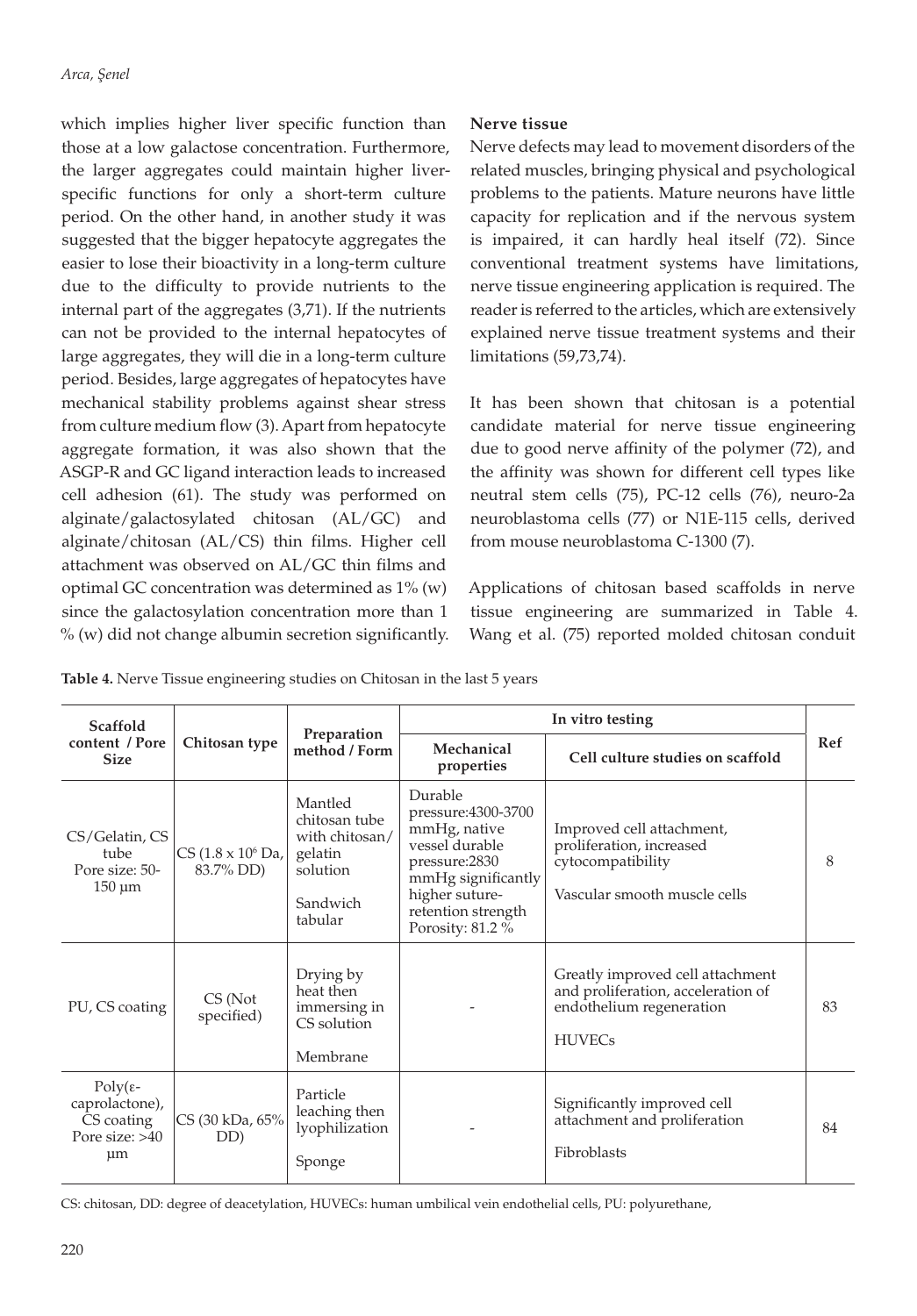formulation which was applicable for spinal cord injuries or short peripheral nerve defects, and braided CS conduit formulation was be applicable for peripheral nerve regeneration.

Lyophilized chitooligosaccharide has been shown to support cell attachment and proliferation, promote PC-12 cells differentiation to a neuron-like morphology and neurite outgrowth (78). Similarly, with freeze dried chitosan g-glycidoxypropyltrimethoxysilane system, a significant improvement of posttraumatic axagonal regrowth and functional recovery was observed with N1E-115 cells (7).

Feasibility of chitosan tubes for nerve tissue engineering was investigated on two different formulations prepared by braiding of chitosan yams with a textile technique and freeze drying of molded chitosan tubes (75). Mechanical analysis results showed that the suture retention strength of the braided conduit (2.18  $\pm$  0.41 N) was higher than that of fresh nerves and also molded conduits  $(2.18 \pm 0.41)$  as shown in Figure 3. Both of these scaffolds were shown to have no cytotoxic effect on fibroblasts (L929 cells) or neuroblastoma (Neuro-2a) cells. In another study,  $1 - 3\%$  (w/v) chitosan solution was injected into the molded chitosan tube before closing the two ends of the tube and covering it with a thermal insulator, followed by freeze drying. Increased mechanical stability and neuroblastoma cell affinity was observed (77).



**Figure 3.** Load-strain relationship during compressive loading (\*\*p<0.01, n=6 in each group) (75).

Apart from sponges and tubes, membranes can also be applicable for nerve tissue engineering. It has been reported that chitosan coated with polylysine (CAP), and a chitosan-polylysine mixture (CPL) membranes promoted nerve cells (gliosarcoma cells and normal cerebral cells) to grow and function normally (72).

## **Blood vessel tissue**

Vascular transplantation is a frequently used method for the treatment of vascular diseases. Limited donor sites and the immune response to allograft and xenograft are limitations of vascular transplantations and blood vessel engineering is regarded as a solution to this problem despite the fact that their degradation products elicit inflammation and immune response, and these units have relatively fast degradation rate (81).

Frequently used biomaterials for blood vessel scaffolds are polyethylene terephthalate (PET) and expanded polytetrafluoroethelene (ePTFE). However these materials perform well only at diameters > 6 mm and these artificial materials are lack of the ability to grow, repair, or remodel. Moreover there is no suitable biomaterial for smaller diameters < 4 mm (82).

Due to the limitations of PET and ePTFET, new approaches are necessary to overcome the problems of long term treatments. Therefore chitosan has been investigated for blood vessel tissue engineering which is summarized in Table 5.

Due to the stress that the structure challenges in vivo, the mechanical properties of blood vessel tissue scaffolds are very important (83). Zhang et al (8) achieved the construction of chitosan-gelatin artificial blood vessel with 50-150 μm pore size as a sandwich tabular structure. It was reported that the artificial structure had higher durable pressure than the natural tissue.

In another study, to provide the desired mechanical properties, polyurethane (PU) scaffold was prepared and surface modification was occurred with chitosan in order to increase cell material interaction (83). It was shown that on the modified scaffold a monolayer of endothelial intima was formed.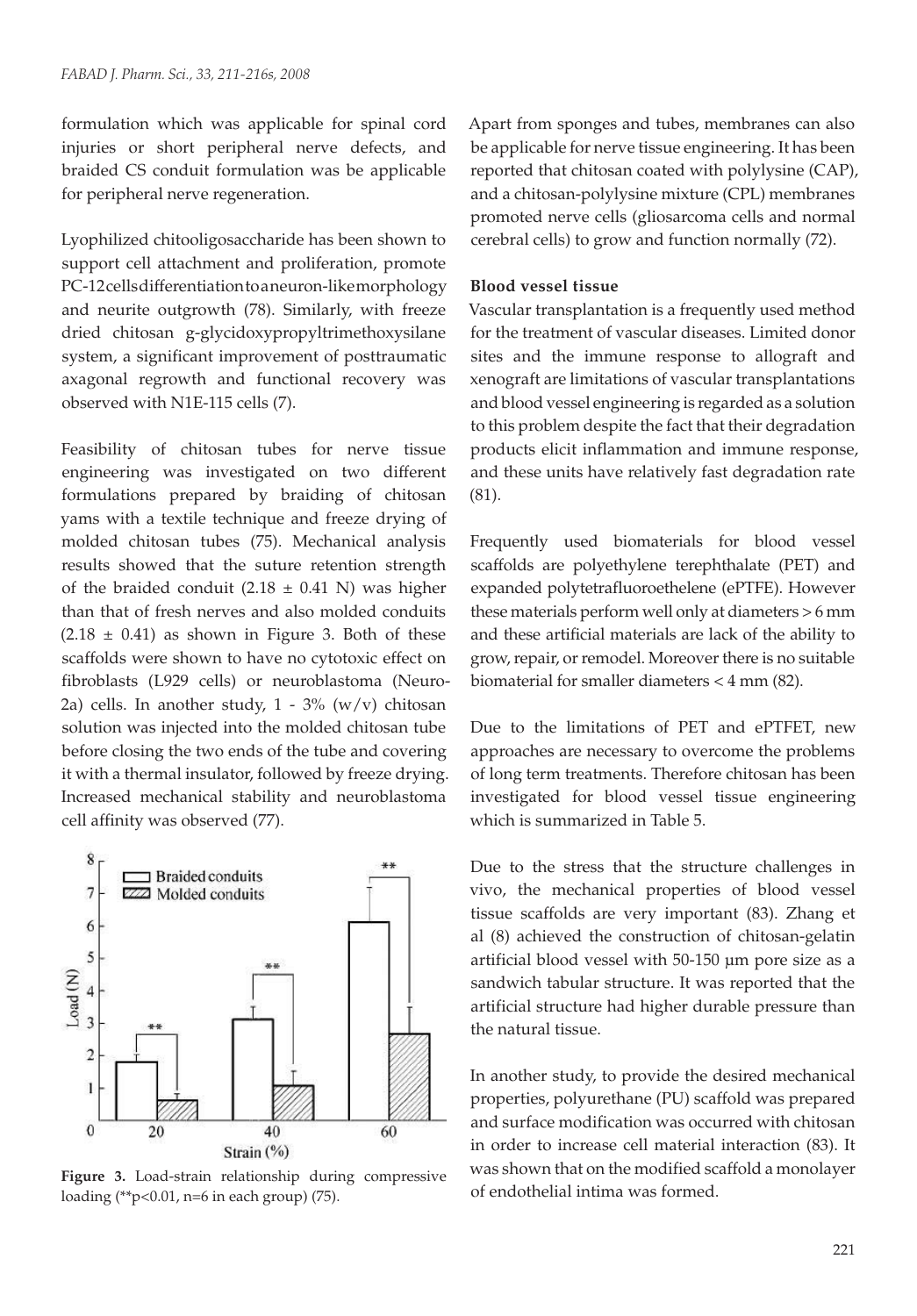| <b>Scaffold</b>                                                           |                                                |                                                                                       | In vitro testing                                                                                                                                                |                                                                                                                     |     |  |
|---------------------------------------------------------------------------|------------------------------------------------|---------------------------------------------------------------------------------------|-----------------------------------------------------------------------------------------------------------------------------------------------------------------|---------------------------------------------------------------------------------------------------------------------|-----|--|
| content / Pore<br><b>Size</b>                                             | Chitosan type                                  | Preparation<br>method / Form                                                          | Mechanical<br>properties                                                                                                                                        | Cell culture studies on scaffold                                                                                    | Ref |  |
| CS/Gelatin, CS<br>tube<br>Pore size: 50-150<br>$\mu$ m                    | $CS (1.8 \times 10^6 \text{ Da})$<br>83.7% DD) | Mantled<br>chitosan tube<br>with chitosan/<br>gelatin solution<br>Sandwich<br>tabular | Durable<br>pressure:4300-3700<br>mmHg, native vessel<br>durable pressure:2830<br>mmHg significantly<br>higher suture-<br>retention strength<br>Porosity: 81.2 % | Improved cell attachment, proliferation,<br>increased cytocompatibility<br>Vascular smooth muscle cells             | 8   |  |
| PU, CS coating                                                            | CS (Not specified)                             | Drying by heat<br>then immersing<br>in CS solution<br>Membrane                        |                                                                                                                                                                 | Greatly improved cell attachment and<br>proliferation, acceleration of endothelium<br>regeneration<br><b>HUVECs</b> | 83  |  |
| $Poly(\varepsilon$ -<br>caprolactone), CS<br>coating<br>Pore size: >40 µm | CS (30 kDa, 65%<br>DD)                         | Particle<br>leaching then<br>lyophilization<br>Sponge                                 |                                                                                                                                                                 | Significantly improved cell attachment<br>and proliferation<br>Fibroblasts                                          | 84  |  |

**Table 5. Blood vessel tissue engineering studies on chitosan in the last 5 years**

CS: chitosan, DD: degree of deacetylation, HUVECs: human umbilical vein endothelial cells, PU: polyurethane,

Glycosaminoglycans(GAGs)-chitosan membranes were also studied, however these scaffolds were found to inhibit spreading and proliferation of vascular endothelial and smooth muscle cells Heparin-chitosan scaffolds were also investigated in vivo and it was concluded that stimulated cell proliferation and highly vascularized dense granulation tissue was surveyed (84).

Chitosan was also used for surface modification of poly(ε-caprolactone) scaffold and in vitro studies with fibroblast significantly improved cell attachment and proliferation (85).

# **CONCLUSION**

Tissue engineering is a multidisciplinary field aiming to replace damaged or defective tissues and organs, and hereby improve the life quality of millions of patients who can not be treated by conventional treatments. Chitosan seems to be a potential scaffold material for the soft tissues such as skin, adipose, cornea, liver, nerve and blood vessel. It is possible to prepare scaffolds in various forms which is biocompatible, non-toxic, mechanically stable, using different types of chitosan with different molecular

weight and deacetylation degree. Combination with other polymers is also possible to enhance the properties of the systems. it is obvious that chitosan is a promising candidate as a supporting material for soft tissue engineering applications owing to its porous structure, gel forming properties, ease of chemical modification, and high affinity to in vivo macromolecules.

# **REFERENCES**

- 1. Langer R, Vacanti JP. Tissue engineering. *Science* 260: 920-926, 1993.
- 2. Arca HC, Senel S. Chitosan based systems for tissue engineering Part 1: Hard tissues. *Fabad J Pharm Sci* 33: 2008.
- 3. Feng ZQ, Chu X, Huang NP*,* Wang T, Wang Y, Shi X, Ding Y, Gu ZZ. The effect of nanofibrous galactosylated chitosan scaffolds on the formation of rat primary hepatocyte aggregates and the maintenance of liver function. *Biomaterials* 30: 2753-2763, 2009.
- 4. Mondrinos MJ, Koutzaki SH, Poblete HM, Crisanti MC, Lelkes PI, Finck CM. In vivo pulmonary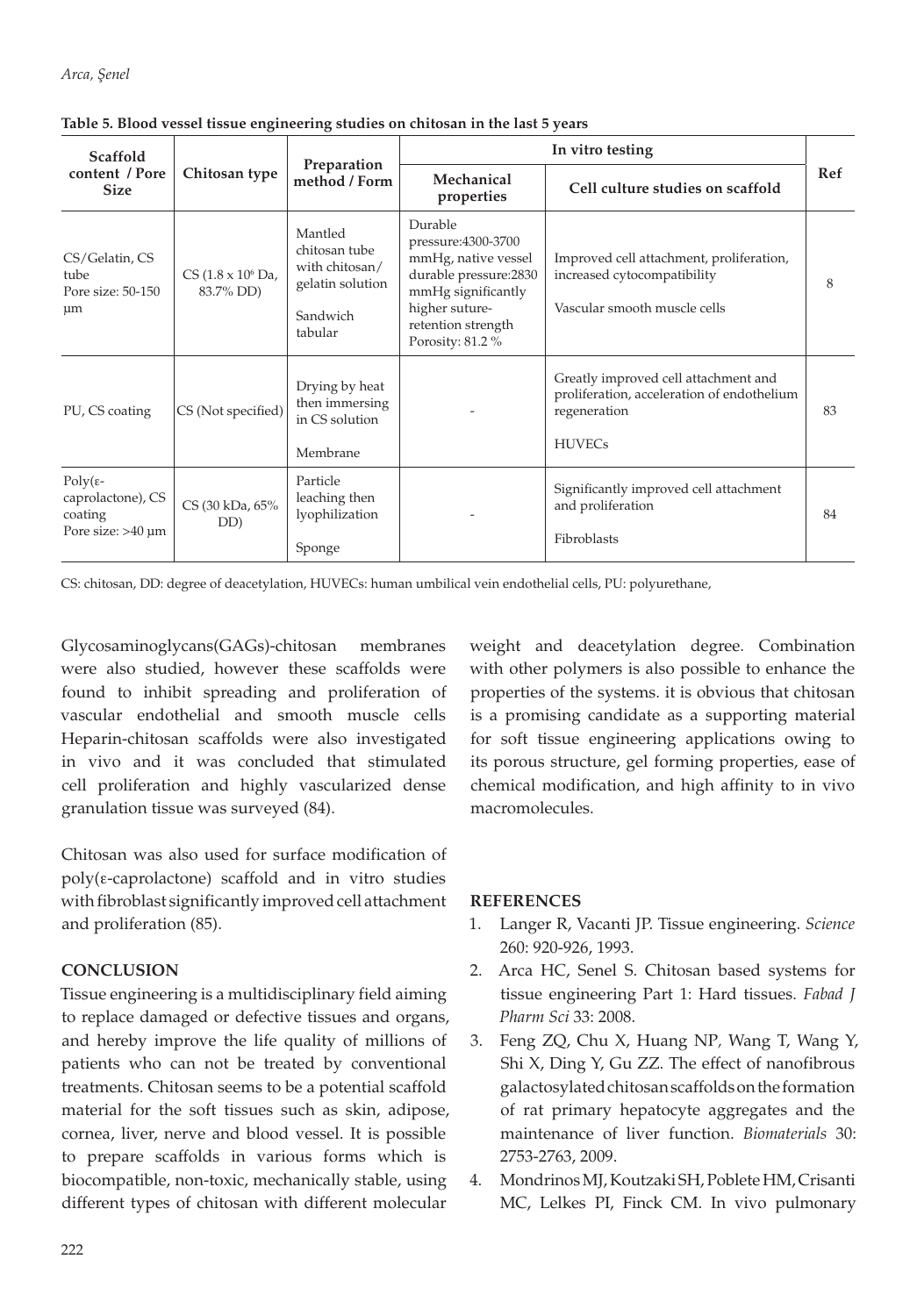tissue engineering: contribution of donor-derived endothelial cells to construct vascularization. *Tissue Eng Part A* 14: 361-368, 2008.

- 5. Beier JP, Klumpp D, Rudisile M, Dersch R, Wendorff JH, Bleiziffer O, Arkudas A, Polykandriotis E, Horch RE, Kneser U. Collagen matrices from sponge to nano: new perspectives for tissue engineering of skeletal muscle. *BMC Biotechnol* 9: 34, 2009.
- 6. Adekogbe I, Ghanem A. Fabrication and characterization of DTBP-crosslinked chitosan scaffolds for skin tissue engineering. *Biomaterials* 26: 7241-7250, 2005.
- 7. Amado S, Simões MJ, Armada da Silva PAS, Luís AL, Shirosaki Y, Lopes MA, Santos JD, Fregnan F, Gambarotta G, Raimondo S, Fornaro M, Veloso AP, Varejão ASP, Maurício AC, Geuna S. Use of hybrid chitosan membranes and N1E-115 cells for promoting nerve regeneration in an axonotmesis rat model. *Biomaterials* 29: 4409-4419, 2008.
- 8. Zhang L, Ao Q, Wang A, Lu G, Kong L, Gong Y, Zhao N, Zhang X. A sandwich tubular scaffold derived from chitosan for blood vessel tissue engineering. *J Biomed Mater Res A* 77: 277-284, 2006.
- 9. Rafat M, Li F, Fagerholm P, Lagali NS, Watsky MA, Munger R, Matsuura T, Griffith M. PEGstabilized carbodiimide crosslinked collagenchitosan hydrogels for corneal tissue engineering. *Biomaterials* 29: 3960-3972, 2008.
- 10. De Flippo RE, Bishop CE, Filho LF, Yoo JJ, Atala A. Tissue engineering a complete vaginal replacement from a small biopsy of autologous tissue. *Transplantation* 86: 208-214, 2008.
- 11. Schleicher M, Wendel HP, Fritze O, Stock UA. In vivo tissue engineering of heart valves: evolution of a novel concept. *Regen Med* 4: 613-619, 2009.
- 12. Yamashita M, Kanemaru S, Hirano S, Magrufov A, Tamaki H, Tamura Y, Kishimoto M, Omori K, Nakamura T, Ito J. Tracheal regeneration after partial resection: a tissue engineering approach. *Laryngoscope* 117: 497-502, 2007.
- 13. Wu X, Black L, Santacana-Laffitte G, Patrick CW Jr. Preparation and assessment of glutaraldehydecrosslinked collagen-chitosan hydrogels for adipose tissue engineering. *J Biomed Mater Res A*  81: 59-65, 2007.
- 14. Muzzarelli RAA. Chitins and chitosans for the repair of wounded skin, nerve, cartilage and bone. *Carbohydrate Polymers* 76: 167-182, 2009.
- 15. Jayakumar R, Prabaharan M, Nair SV, Tamura H. Novel chitin and chitosan nanofibers in biomedical applications. *Biotechnol Adv* 28: 142- 150, 2010.
- 16. Arca HÇ, Günbeyaz M, Şenel S. Chitosan based systems for the delivery of vaccine antigens. *Expert Rev Vaccines* 8: 937-953, 2009.
- 17. Zhang Z, Wang S, Tian X, Zhao Z, Zhang J, Lv D. A new effective scaffold to facilitate peripheral nerve regeneration: Chitosan tube coated with maggot homogenate product. *Medical Hypotheses* 74: 12-14, 2010.
- 18. Şenel S, McClure SJ. Potential applications of chitosan in veterinary medicine. *Adv Drug Deliv Rev* 56: 1467-1480, 2004.
- 19. Ueno H, Nakamura F, Murakami M, Okumura M, Kadosawa T, Fujinaga T. Evaluation effects of chitosan for the extracellular matrix production by fibroblasts and the growth factors production by macrophages. *Biomaterials* 22: 2125-2130, 2001.
- 20. Ishikawa N, Suzuki Y, Otha M, Cho H, Suzuki S, Dezawa, Ide C. Peripheral nerve regeneration through the space formed by a chitosan gel sponge. *J Biomed Mater Res A* 83: 33-40, 2007.
- 21. Nagahama H, Maeda H, Kashiki T, Jayakumar R, Furuike T, Tamura H. Preparation and characterization of novel chitosan/gelatin membranes using chitosan hydrogel. *Carbohydrate Polymers* 76: 255-260, 2009.
- 22. Wang A, Ao Q, Cao W, Zhao C, Gong Y, Zhao N, Zhang X. Fiber-based chitosan tubular scaffolds for soft tissue engineering: fabrication and in vitro evaluation. *Tsinghua Sci Technol* 10: 449-453, 2005.
- 23. Gao X, Liu W, Han B, Wei X, Yang C. Preparation and properties of a chitosan-based carrier of corneal endothelial cells. *J Mater Sci Mater Med* 19: 3611-3619, 2008.
- 24. Alves da Silva ML, Crawford A, Mundy JM, Correlo VM, Sol P, Bhattacharya M, Hatton PV, Reis RL, Neves NM. Chitosan/polyesterbased scaffolds for cartilage tissue engineering: Assessment of extracellular matrix formation. *Acta Biomaterialia* 6: 1149-1157, 2010.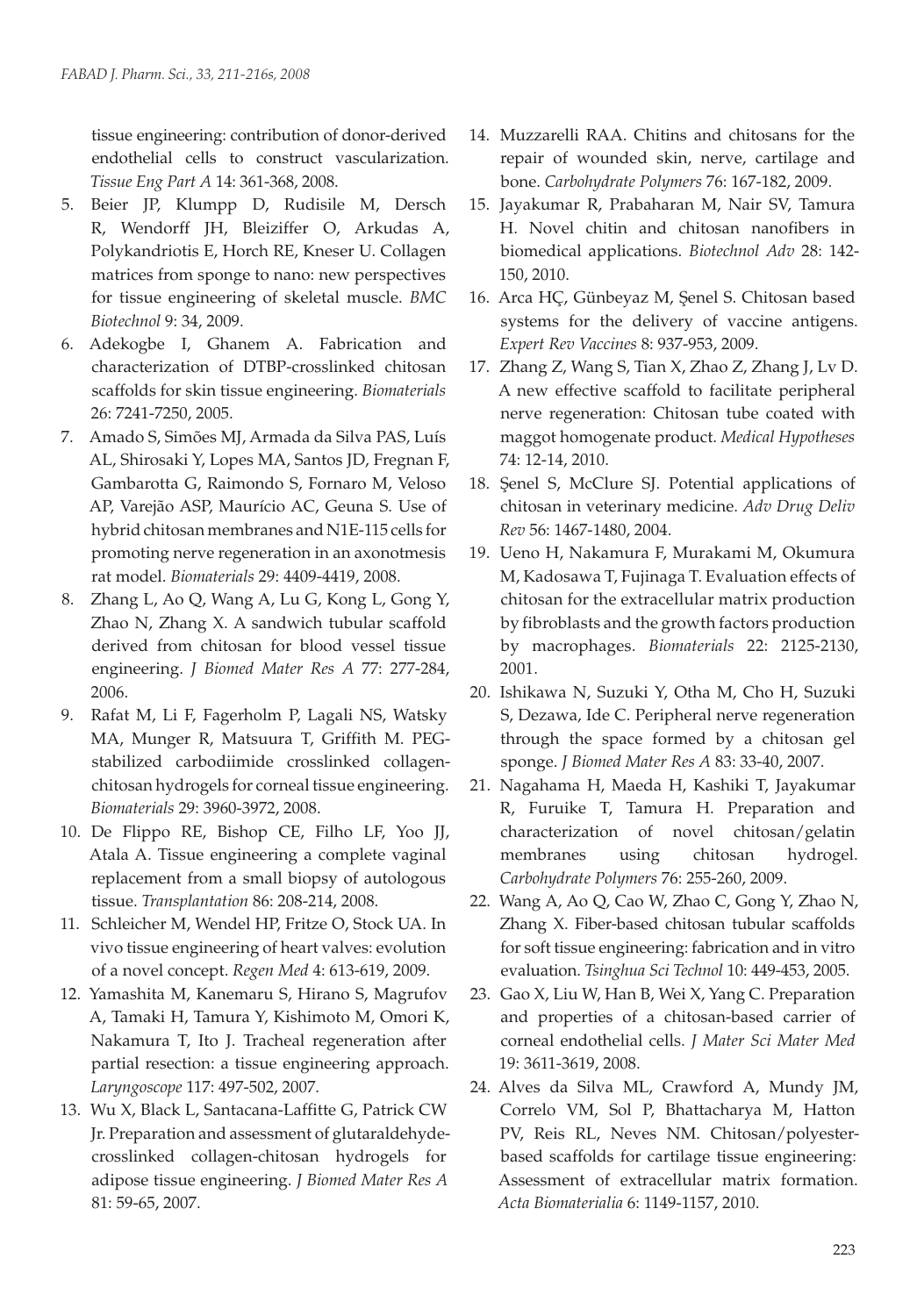- 25. Zhang Y, He H, Gao W, Lu S, Liu Y, Gu H. Rapid adhesion and proliferation of keratinocytes on the gold colloid/chitosan film scaffold. *Mater Sci Eng C* 29: 908-912, 2009.
- 26. Ding C, Zhou Y, He Y, Tan W. Perfusion seeding of collagen–chitosan sponges for dermal tissue engineering. *Process Biochemistry* 43: 287-296, 2008.
- 27. Bello YM, Falabella AF, Eaglstein WH. Tissueengineered skin: current status in wound healing. *Am J Clin Dermatol* 2: 305-313, 2001.
- 28. Kirsner RS, Falanga V, Eaglstein WH. The development of bioengineered skin. *Trends Biotechnol* 16: 246-249, 1998.
- 29. Devlin JJ, Kircher S, Kozen BG, Littlejohn LF, Johnson AS. Comparison of ChitoFlex®, Celox®, and QuikClot® in Control of Hemorrhage. *J Emerg Med* 2009.
- 30. Niekraszewicz A. Chitosan medical dressings. *Fibres Textiles Eastern Europe* 13: 16-18, 2005.
- 31. Kumar MNV, Muzzarelli RAA, Muzzarelli C, Sashiwa H, Domb AJ. Chitosan Chemistry and Pharmaceutical Perspectives. *Chem Rev* 104: 6017-6084 2004.
- 32. Agrawal P, Strijkers GJ, Nicolay K. Chitosanbased systems for molecular imaging. *Adv Drug Deliv Rev* 62: 42-58, 2010.
- 33. Englehart MS, Cho SD, Tieu BH, Morris MS, Underwood SJ, Karahan A, Muller PJ, Differding JA, Farrell DH, Schreiber MA. A novel highly porous silica and chitosan-based hemostatic dressing is superior to HemCon and gauze sponges. *J Trauma* 65: 884-892, 2008.
- 34. Millner RWJ, Lockhart AS, Bird H, Alexiou C. A New Hemostatic Agent: Initial Life-Saving Experience With Celox (Chitosan) in Cardiothoracic Surgery. *Ann Thorac Surg* 87:e13-e14, 2009.
- 35. Mansur HS, Costa Jr E de S, Mansur AAP, Barbarosa-Stancioli EF. Cytocompatibility evaluation in cell-culture systems of chemically crosslinked chitosan/PVA hydrogels. *Mater Sci Eng C* 29: 1574-1583, 2009.
- 36. Ma L, Gao C, Mao Z, Zhou J, Shen J, Hu X, Han C. Collagen/chitosan porous scaffolds with improved biostability for skin tissue engineering. *Biomaterials* 24: 4833-4841, 2003.
- 37. Lin H, Chen K, Chen S, Lee C, Chiou S, Chang T, Wu T. Attachment of stem cells on porous chitosan scaffold crosslinked by  $\text{Na}_5\text{P}_3\text{O}_{10}$ *. Mater Sci Eng C* 27: 280-284, 2007.
- 38. Liu H, Yin Y, Yao K. Construction of chitosangelatin-hyaluronic acid artificial skin in vitro. *J Biomater Appl* 21: 413-430, 2007.
- 39. Liu H, Fan H, Cui Y, Chen Y, Yao K, Goh JCH. Effects of the controlled-released basic fibroblast growth factor from chitosan-gelatin microspheres on human fibroblasts cultured on a chitosan-gelatin scaffold. *Biomacromolecules* 8: 1446-1455, 2007.
- 40. Ma L, Shi Y, Chen Y, Zhao H, Gao C, Han C. In vitro and in vivo biological performance of collagen-chitosan/silicone membrane bilayer dermal equivalent. *J Mater Sci: Mater Med* 18: 2185-2191, 2007.
- 41. Duan B, Yuan X, Zhu Y, Zhang Y, Li X, Zhang Y, Yao K. A nanofibrous composite membrane of PLGA– chitosan/PVA prepared by electrospinning. *Euro Polym Jnl* 42: 2013-2022, 2006.
- 42. Neamnark A, Sanchavanakit N, Pavasant P, Rujiravanit R, Supaphol P. In vitro biocompatibility of electrospun hexanoyl chitosan fibrous scaffolds towards human keratinocytes and fibroblasts. *Euro Polym Jnl* 44: 2060-2067, 2008.
- 43. Morgan SM, Ainsworth BJ, Kanczler JM, Babister JC, Chaudhuri JB, Oreffo RO. Formation of a human-derived fat tissue layer in  $P_{(DT)}LGA$ hollow fibre scaffolds for adipocyte tissue engineering. *Biomaterials* 30: 1910-1917, 2009.
- 44. Zhu Y, Liu T, Song K, Jiang B, Ma X, Cui Z. Collagen-chitosan polymer as a scaffold for the proliferation of human adipose tissue-derived stem cells*. J Mater Sci Mater Med* 20: 799-808, 2009.
- 45. Zhang L, Gao Y, Kong L, Gong Y, Zhao N, Zhang X. Compatibility of chitosan-gelatin films with adipose tissue derived stromal cells. *Tsinghua Sci Tech* 7: 421-426, 2006.
- 46. Boucarda N, Vitona C, Agayb D, Maric E, Rogerc T, Chancerelleb Y, Domard A. The use of physical hydrogels of chitosan for skin regeneration following third-degree burns. *Biomaterials* 28: 3478-3488, 2007.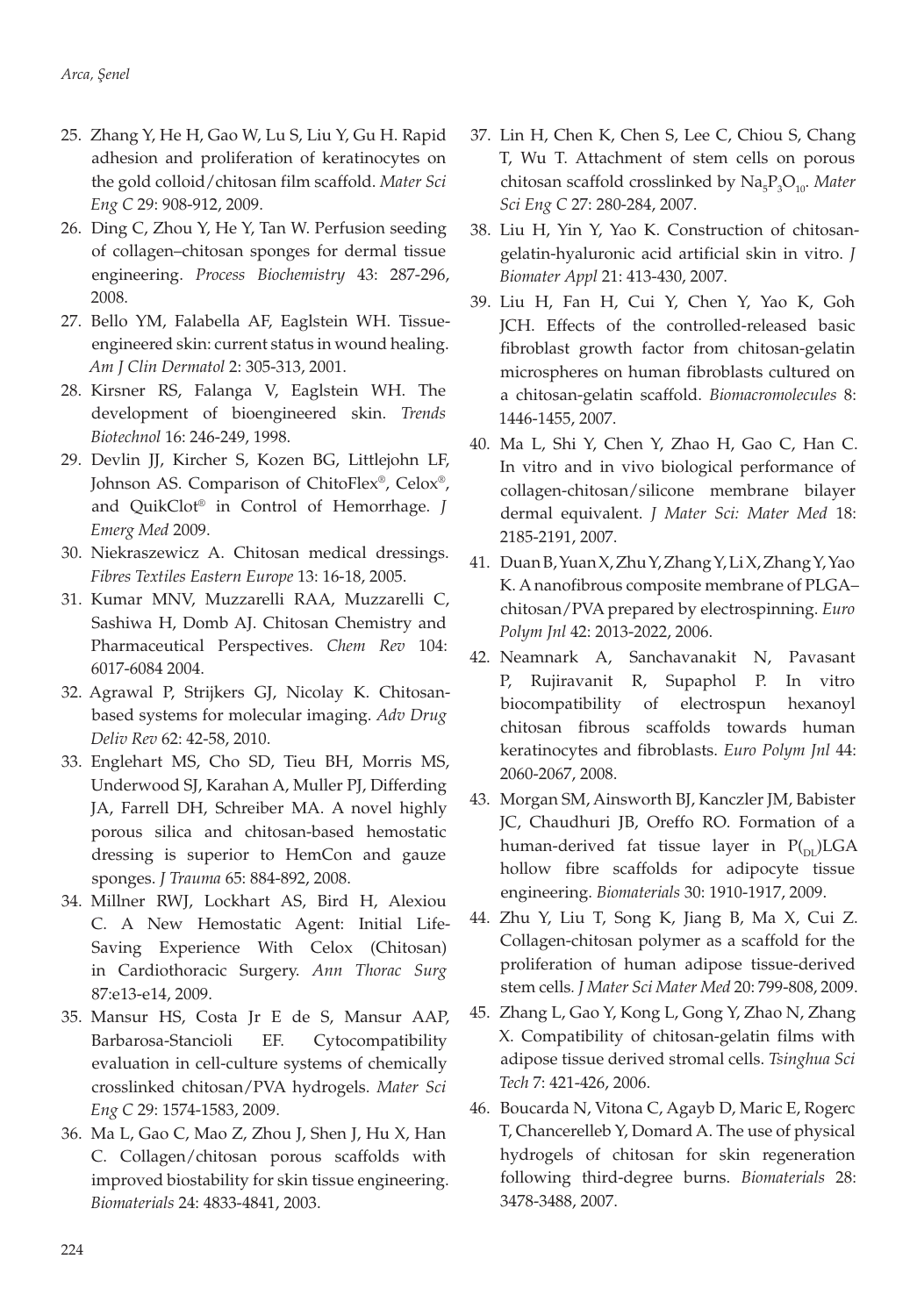- 47. Patrick Jr CW. Tissue-engineering strategies for adipose tissue repair. *Anat Rec* 263: 361-366, 2001.
- 48. Gomillion CT, Burg KJL. Stem cells and adipose tissue engineering. *Biomaterials* 27: 6052-6063, 2006.
- 49. McColgan K. Corneal transplant surgery. *J Perioper Pract* 19: 51-54, 2009.
- 50. Garg P, Krishna PV, Stratis AK, Gopinathan U. The value of corneal transplantation in reducing blindness. *Eye* 19: 1106-1114, 2005.
- 51. Chen J, Li Q, Xu J, Y Huang, Ding Y, Deng H, Zhao S, Chen R*.* Study on biocompatibility of complexes of collagen-chitosan-sodium hyaluronate and cornea. *Artif Organs* 29: 104-113, 2005.
- 52. Denuziere A, Ferrier D, Damour O, Domard A. Chitosanchondroitin sulfate and chitosanhyaluronate polyelectrolyte complexes: biological properties. *Biomaterials* 19: 1275-1285, 1998.
- 53. Iester M, Orsoni GJ, Gamba G, Taffara M, Mangiafico P, Giuffrida S, Rolando M. Improvement of the ocular surface using hypotonic 0.4% hyaluronic acid drops in keratoconjunctivitis sicca. *Eye* 14: 892-898, 2000.
- 54. Howling GI, Dettmar PW, Goddard PA. The effect of chitin and chitosan on fibroblastpopulated collagen lattice contraction. *Biotechnol Appl Biochem* 36: 247-253, 2002.
- 55. Majumdar S, Hippalgaonkar K, Repka MA. Effect of chitosan, benzalkonium chloride and ethylenediaminetetraacetic acid on permeation of acyclovir across isolated rabbit cornea. *Int J Pharm* 348: 175-178, 2008.
- 56. Nahmias Y, Berthiaume F, Yarmush ML. Integration of technologies for hepatic tissue engineering. *Adv Biochem Eng Biotechnol* 103: 309- 329, 2007.
- 57. Fiegel HC, Kaufmann PM, Bruns H, Kluth D, Horch RE, Vacanti JP, Kneser U. Hepatic tissue engineering: from transplantation to customized cell-based liver directed therapies from the laboratory. *J Cell Mol Med* 12: 56-66, 2007.
- 58. Jiankang H, Dichen L, Yaxiong L, Bo Y, Hanxiang Z, Qin L, Bingheng L, Yi L. Preparation of chitosangelatin hybrid scaffolds with well-organized

microstructures for hepatic tissue engineering. *Acta Biomater* 5: 453-461, 2009.

- 59. Kim IY, Seo SJ, Moon HS, Yoo MK, Park IY, Kim BC, Cho CS. Chitosan and its derivatives for tissue engineering applications. *Biotechnol Adv* 26: 1-21, 2008.
- 60. Zhao L, Chang J, Zhai W. Preparation and HL-7702 cell functionality of titania/chitosan composite scaffolds. *J Mater Sci Mater Med* 20: 949-957, 2009.
- 61. Seo SJ, Kim IY, Choi YJ, Akaike T, Cho CS. Enhanced liver functions of hepatocytes cocultured with NIH 3T3 in the alginate/ galactosylated chitosan scaffold. *Biomaterials* 27: 1487-1495, 2006.
- 62. She Z, Liu W, Feng Q. Self-assembly model, hepatocytes attachment and inflammatory response for silk fibroin/chitosan scaffolds. *Biomed Mater* 4: 45014, 2009.
- 63. Zhu JH, Wang XW, Ng S, Quek CH, Ho HT, Lao XJ, Yu H. Encapsulating live cells with watersoluble chitosan in physiological conditions. *J Biotechnol* 117: 355-365, 2005.
- 64. Cho CS, Seo SJ, Park IK, Kim SH, Kim TH, Hoshiba T, Harada I, Akaike T. Galactose-carrying polymers as extracellular matrices for liver tissue engineering. *Biomaterials* 27: 576-585, 2006.
- 65. Vliet van SJ, Saeland E, Kooyk van Y. Sweet preferences of MGL: carbohydrate specificity and function. *Trends Immunol* 29: 83-90, 2008.
- 66. Pathak A, Vyas SP, Gupta KC. Nano-vectors for efficient liver specific gene transfer. *Int J Nanomedicine* 3: 31-49, 2008.
- 67. Lee SML, Casey CA, McVicker BL. Impact of asialoglycoprotein receptor deficiency on the development of liver injury. *World J Gastroenterol* 15: 1194-1200, 2009.
- 68. Weigel PH, Yik JHN. Glycans as endocytosis signals: the cases of the asialoglycoprotein and hyaluronan/chondroitin sulfate receptors. *Biochim Biophys Acta* 1572: 341-363, 2002.
- 69. Yin C, Ying L, Zhang PC, Zhuo RX, Kang ET, Leong KW, Mao HQ. High density of immobilized galactose ligand enhances hepatocyte attachment and function. *J Biomed Mater Res A* 67: 1093-1104, 2003.